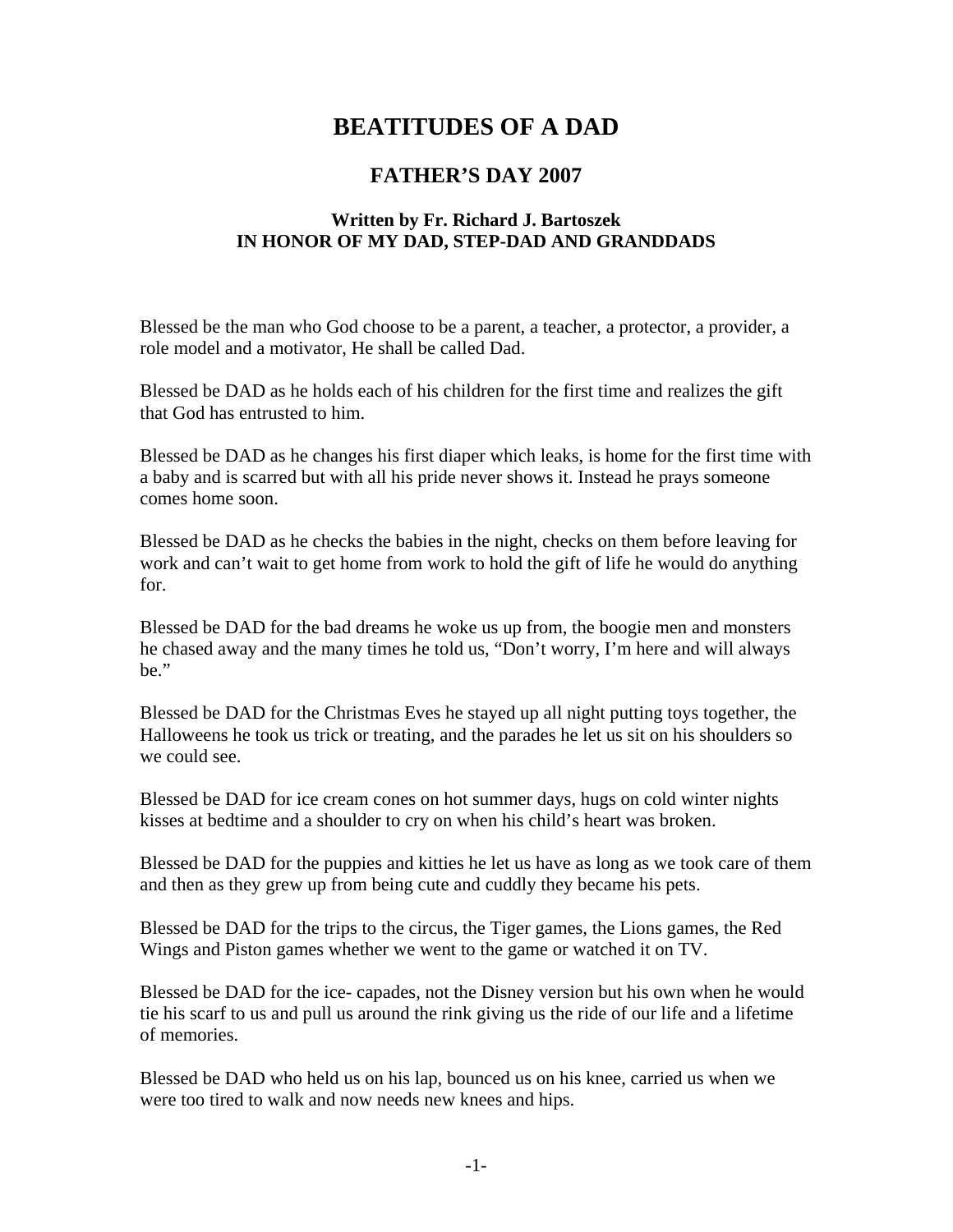Blessed be DAD for the coaching he did whether or not he was the coach and all the post game talks he held at home, which goes to show he was always the president of his kids cheering section.

Blessed be DAD as he served our country in World Wars I and II, in Korea, Vietnam, Desert Storm or in Iraq. May our own Patriotism and pride in our country follow that of the courage of our Fathers.

Blessed be DAD after a long days work for the times he took us tobogganing, helped us ride our first bike without training wheels and played catch or basketball when he really wanted to sit down.

Blessed be DAD as he let us drive on his lap when were six, take the car at sixteen and helped buy our first car.

Blessed be DAD for all the rides to school, moving us to boarding school, to college and into our own homes, and Thank God for all the extra twenties he handed us and the extras he always did during those needy times in our lives.

Blessed be DAD for hunting trips which were always successful because of the time spent together.

Blessed be DAD for fishing trips whether deep sea or off the pier, we always caught the big one as the story goes, BUT we threw it back.

Blessed be DAD for vacations near or out of the country, for barbeques and camping trips for all the memories we wish we had to do one more time.

Blessed be DAD for the faith he handed on to us, the prayers he taught us, and the many ways he taught us the Gospel through his actions without words.

Blessed be DAD as he walks his little girl down the aisle as a Bride or sits on the right side of the church as the Father of the Groom, holding back tears and wondering how they grew up so fast.

Blessed be DAD the salesman, the factory worker, the mailman, the fireman, the policeman, the CEO, the Executive, the stockbroker, the nurse, the Doctor for all he did and has done to work one job or two to provide the blessings we have.

Blessed be DADS who have struggled in life with illness, handicaps or addictions may their children one day have empathetic hearts for the struggles they faced.

Blessed be DAD as he now becomes a Grandpa, Poppy or Jaja (Polish Grandpa) as he waits to spoil his grandchildren and stop at the ice cream store or candy store just before taking them home to MOM and DAD and laughing as he drives away.